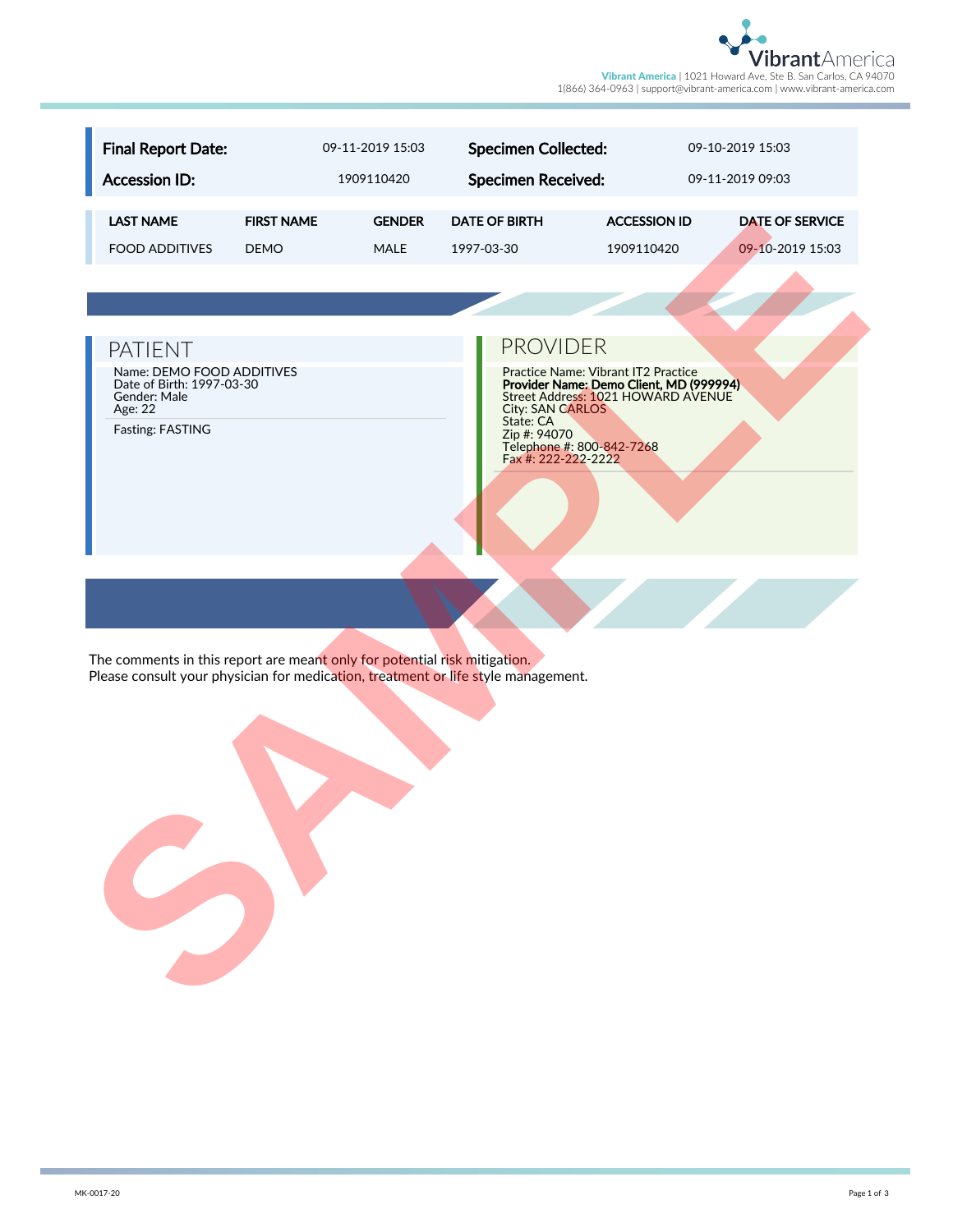

NAME: **DEMO FOOD ADDITIVES** DATE OF BIRTH: **03/30/1997** AGE: **22**

ACCESSION ID: **1909110420** SPECIMEN COLLECTION TIME: **09-10-2019 15:03** SPECIMEN RECEIVED TIME: **09-11-2019 09:03** FINAL REPORT TIME: **09-11-2019 15:03**

### **PATIENT PROVIDER**

PRACTICE NAME: **Vibrant IT2 Practice**

PROVIDER NAME: **Demo Client, MD (999994)**

ADDRESS: **1021 HOWARD AVENUE, SAN CARLOS, CA- 94070.**

TELEPHONE: **800-842-7268**

| <b>FASTING: FASTING</b>        |              |      |    |     |                            |                    |                 |     |               |
|--------------------------------|--------------|------|----|-----|----------------------------|--------------------|-----------------|-----|---------------|
|                                |              |      |    |     |                            |                    |                 |     |               |
| <b>SUMMARY 1-1</b>             |              |      |    |     | L Low                      | <b>C</b> High Risk | <b>Moderate</b> | N/A | - Not Ordered |
| <b>FOOD ADDITIVES</b>          |              | lgG  |    | lgA | <b>FOOD ADDITIVES</b>      |                    | lgG             |     | lgA           |
| Acesulfame K                   | L            | 5.4  | L  | 0.6 | Lecithin (Egg yolk)        | L                  | 8.4             | L   | 0.9           |
| Acid Blue #3 (Patent Blue V)   | L            | 1.5  | L  | 3.5 | Lecithin (Soy)             | $\bullet$          | 11.1            | L   | 7.2           |
| Acid Red #14 (Carmoisine)      | L            | 7.4  | L  | 8.7 | Locust Bean Gum            | $\mathsf{L}$       | 4.1             | L   | 1.3           |
| Ammonium Chloride              | $\bullet$    | 14.7 | L  | 3.6 | <b>Mannitol</b>            |                    | 2.1             | L   | 4.3           |
| Annatto                        | L            | 3.3  | L  | 7.2 | <b>Mastic Gum</b>          | L                  | 5.1             | L   | 9.8           |
| Arabic Gum                     | L            | 2.8  | L  | 5.8 | Monk fruit                 | $\mathbf{V}$       | 9.2             | L   | 2.0           |
| Aspartame                      | L            | 7.1  | L  | 9.2 | Monosodium Glutamate (MSG) | L                  | 1.5             | L   | 4.5           |
| Benzoic Acid                   | L            | 8.6  | L  | 4.4 | <b>Nickel Sulfate</b>      | L                  | 2.8             | L   | 9.4           |
| Beta-Carotene                  | L            | 9.3  | L  | 4.0 | Polysorbate 80             | 0                  | 23.1            | 0   | 25.7          |
| Beta-Glucan                    | L            | 2.2  | L  | 2.1 | Red #2 (Amaranth Red)      | L                  | 7.5             | L   | 5.3           |
| Bisphenol A (BPA)              | $\bullet$    | 16.8 | L  | 7.4 | Red #3 (Erythrosine)       | $\mathsf L$        | 4.2             | L   | 7.8           |
| Blue #1 (Brilliant Blue)       | L            | 4.6  | L  | 8.8 | Red #4 (Carmine)           | L                  | 2.1             | L   | 7.7           |
| Blue #2 (Indigo Carmine)       | L            | 7.9  | L. | 1.6 | Red #40 (Allura Red)       | L                  | 5.0             | L   | 9.4           |
| <b>Brilliant Black</b>         | L            | 3.3  | L  | 5.4 | Saccharin                  | L                  | 7.7             | L   | 3.5           |
| Butylated Hydroxyanisole (BHA) | $\Box$       | 7.0  | L. | 5.7 | Sodium Benzoate            | $\bullet$          | 28.5            | L   | 8.2           |
| Butylated Hydroxytoluene (BHT) | L            | 6.1  | L  | 8.9 | Sodium Citrate             | L                  | 3.3             | L   | 9.2           |
| Carrageenan                    | Ł            | 7.3  |    | 1.6 | Sodium Nitrate             | $\Box$             | 8.1             | L   | 7.0           |
| Citric Acid                    | L            | 2.2  | L  | 8.1 | Sodium Sulfite             | L                  | 3.6             | L   | 0.5           |
| <b>Cochineal Extract</b>       | L            | 4.9  | L  | 1.8 | Sorbic Acid                | $\Box$             | 7.1             | L   | 5.3           |
| Cottonseed                     | L            | 3.4  | ь  | 7.2 | Sorbitol                   | $\Box$             | 2.3             | L   | 5.6           |
| Deltamethrin                   |              | 5.1  | L  | 9.2 | Stevia                     | $\mathsf L$        | 5.3             | L   | 8.4           |
| Erythritol                     | L            | 7.5  | Ľ  | 0.9 | Sucralose (Splenda)        | L                  | 3.2             | L   | 4.1           |
| Fluoride                       | L            | 4.5  | L  | 9.2 | Titanium dioxide           | $\mathsf L$        | 5.5             | L   | 1.6           |
| Formaldehyde                   | $\mathbf{L}$ | 5.6  | L  | 6.3 | Xanthan Gum                | $\mathsf{L}$       | 2.0             | L   | 6.5           |
| Glyphosate                     |              | 1.9  | L  | 8.5 | Xylitol                    | L                  | 9.4             | L   | 3.5           |
| Green #3 (Fast Green)          | $\bullet$    | 15.5 | L  | 6.4 | Yellow #5 (Tartrazine)     | L                  | 8.9             | L   | 6.7           |
| Guar Gum                       | L            | 1.1  | L  | 8.9 | Yellow #6 (Sunset Yellow)  | L                  | 3.4             | L   | 1.9           |
| Gum Tragacanth                 | L            | 4.2  | L  | 4.9 |                            |                    |                 |     |               |
| Ispaghula/Psyllium             |              | 8.6  | L  | 6.3 |                            |                    |                 |     |               |

 $\sim$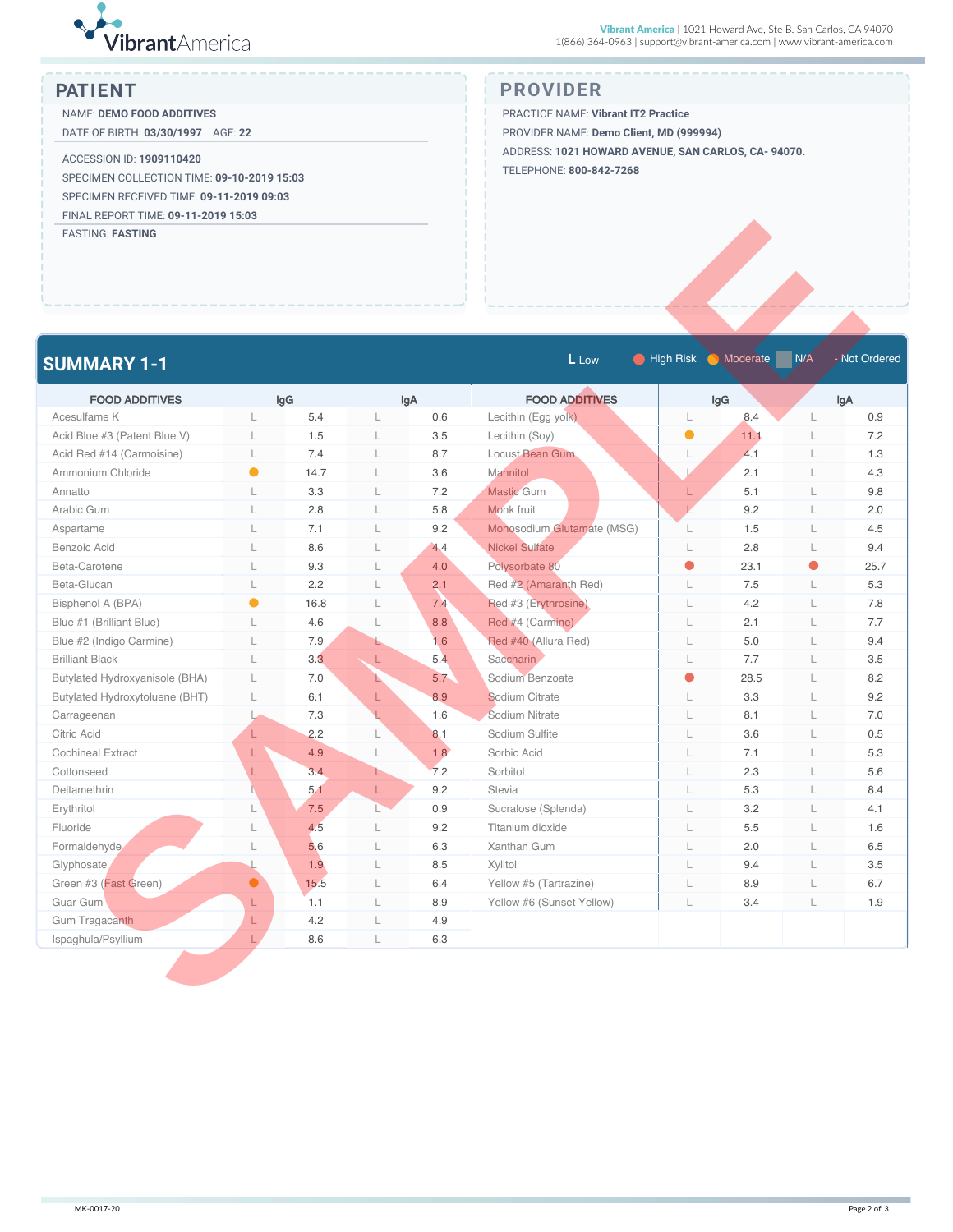

FULL NAME: DEMO FOOD ADDITIVES ACCESSION ID: 1909110420 DATE OF SERVICE: 09-10-2019 15:03

### Risk and Limitations

This test has been developed and its performance characteristics determined by Vibrant America LLC., a CLIA certified lab. These assays have not been cleared or approved by the U.S. Food and Drug Administration.

Allergen-specific IgE assays do not demonstrate absolute positive and negative predictive values for allergic disease. Clinical history must be incorporated into the diagnostic determination. Quantification of specific IgG and IgA antibodies is not FDA-recognized diagnostic indicator of allergy.

Food allergen, Inhalant, Food additives, Food Sensitivity and Food Zoomers testing is performed at Vibrant America, a CLIA certified laboratory and utilizes ISO-13485 developed technology. Vibrant America has effective procedures in place to protect against technical and operational problems. However, such problems may still occur. Examples include failure to obtain the result for a specific antigen due to circumstances beyond Vibrant's control. Vibrant may re-test a sample in order to obtain these results but upon re-testing the results may still not be obtained. As with all medical laboratory testing, there is a small chance that the laboratory could report incorrect results. A tested individual may wish to pursue further testing to verify any results. This test has been developed and its performance characteristics determined by Vikinat America<br>
ILC., a CLIA certified lab. These assays have not been cleared or approved by the U.S. Food and<br>
Drug Administration.<br>
Allerge

The information in this report is intended for educational purposes only. While every attempt has been made to provide current and accurate information, neither the author nor the publisher can be held accountable for any errors or omissions.

Vibrant Wellness makes no claims as to the diagnostic or therapeutic use of its tests or other informational materials. Vibrant Wellness reports and other information do not constitute medical advice and are not a substitute for professional medical advice. Please consult your healthcare practitioner for questions regarding test results, or before beginning any course of supplementation or dietary changes.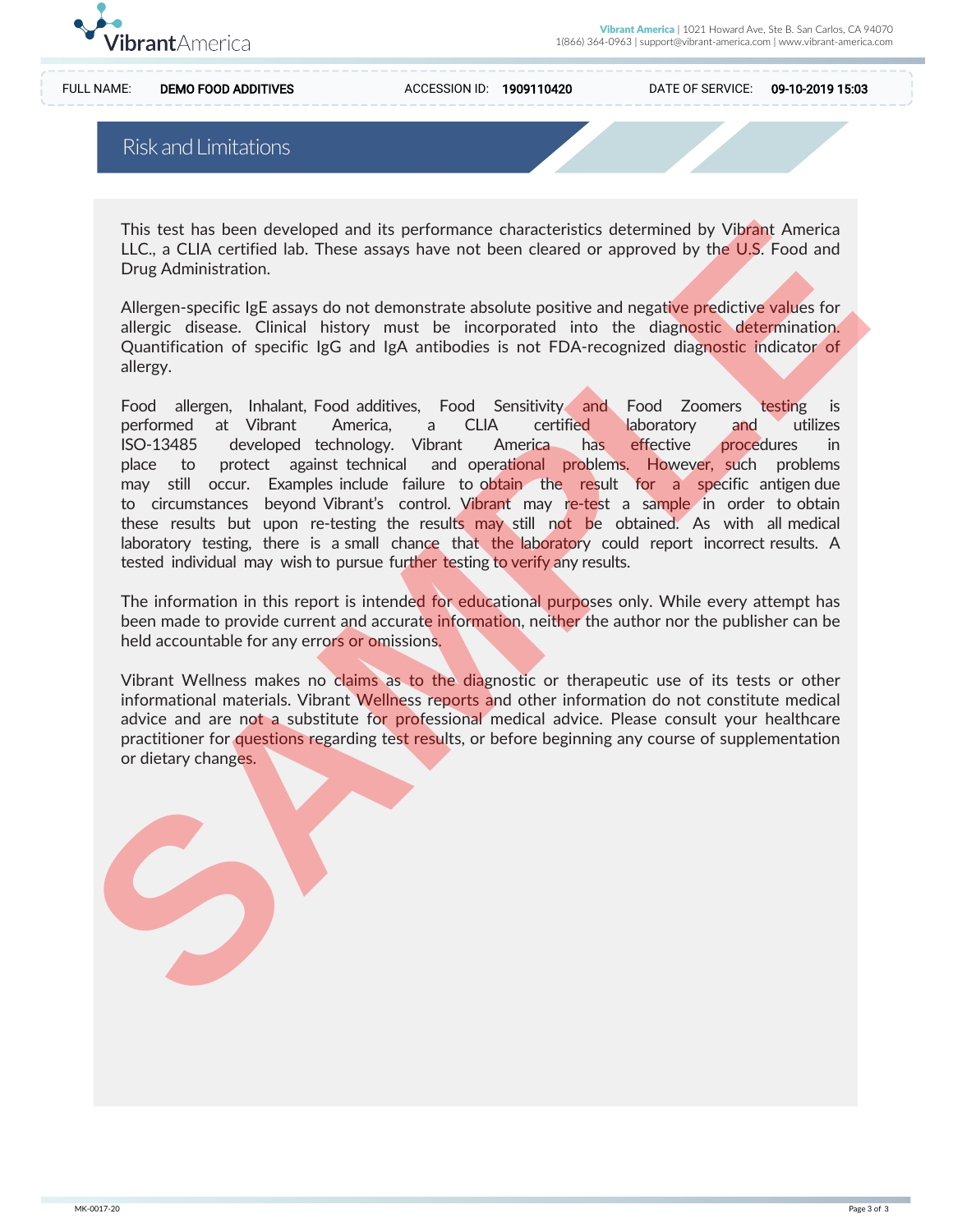

| <b>Final Report Date:</b>                                                                             |                   | 09-11-2019 15:03 | <b>Specimen Collected:</b>                                                                                                |                                                                                                                             | 09-10-2019 15:03                                                                                                                                                                                                                                                                                                                                                                                                                                                                                                                                                                                                                                                                                                                                                                                                                                                                                               |
|-------------------------------------------------------------------------------------------------------|-------------------|------------------|---------------------------------------------------------------------------------------------------------------------------|-----------------------------------------------------------------------------------------------------------------------------|----------------------------------------------------------------------------------------------------------------------------------------------------------------------------------------------------------------------------------------------------------------------------------------------------------------------------------------------------------------------------------------------------------------------------------------------------------------------------------------------------------------------------------------------------------------------------------------------------------------------------------------------------------------------------------------------------------------------------------------------------------------------------------------------------------------------------------------------------------------------------------------------------------------|
| <b>Accession ID:</b>                                                                                  |                   | 1909110420       | <b>Specimen Received:</b>                                                                                                 |                                                                                                                             | 09-11-2019 09:03                                                                                                                                                                                                                                                                                                                                                                                                                                                                                                                                                                                                                                                                                                                                                                                                                                                                                               |
|                                                                                                       |                   |                  |                                                                                                                           |                                                                                                                             |                                                                                                                                                                                                                                                                                                                                                                                                                                                                                                                                                                                                                                                                                                                                                                                                                                                                                                                |
| <b>LAST NAME</b>                                                                                      | <b>FIRST NAME</b> | <b>GENDER</b>    | <b>DATE OF BIRTH</b>                                                                                                      | <b>ACCESSION ID</b>                                                                                                         | <b>DATE OF SERVICE</b>                                                                                                                                                                                                                                                                                                                                                                                                                                                                                                                                                                                                                                                                                                                                                                                                                                                                                         |
| <b>FOOD ADDITIVES</b>                                                                                 | <b>DEMO</b>       | <b>MALE</b>      | 1997-03-30                                                                                                                | 1909110420                                                                                                                  | 09-10-2019 15:03                                                                                                                                                                                                                                                                                                                                                                                                                                                                                                                                                                                                                                                                                                                                                                                                                                                                                               |
|                                                                                                       |                   |                  |                                                                                                                           |                                                                                                                             |                                                                                                                                                                                                                                                                                                                                                                                                                                                                                                                                                                                                                                                                                                                                                                                                                                                                                                                |
| <b>PATIENT</b>                                                                                        |                   |                  | <b>PROVIDER</b>                                                                                                           |                                                                                                                             |                                                                                                                                                                                                                                                                                                                                                                                                                                                                                                                                                                                                                                                                                                                                                                                                                                                                                                                |
| Name: DEMO FOOD ADDITIVES<br>Date of Birth: 1997-03-30<br>Gender: Male<br>Age: 22<br>Fasting: FASTING |                   |                  | City: SAN CARLOS<br>State: CA<br>Zip #: 94070<br>Telephone #: 800-842-7268<br>Fax #: 222-222-2222                         | <b>Practice Name: Vibrant IT2 Practice</b><br>Provider Name: Demo Client, MD (999994)<br>Street Address: 1021 HOWARD AVENUE |                                                                                                                                                                                                                                                                                                                                                                                                                                                                                                                                                                                                                                                                                                                                                                                                                                                                                                                |
| state of health and well-being.                                                                       |                   |                  |                                                                                                                           |                                                                                                                             | Vibrant Wellness is pleased to present to you, 'Food Additives Panel', to help you make healthy lifestyle, dietary and<br>treatment choices in consultation with your healthcare provider. It is intended to be used as a tool to encourage a general                                                                                                                                                                                                                                                                                                                                                                                                                                                                                                                                                                                                                                                          |
|                                                                                                       |                   |                  |                                                                                                                           |                                                                                                                             | The Vibrant Food Additives Panel is a test to measure antibody levels to food additives commonly occurring in industrial<br>foods. The panel is designed to give a complete picture of an individual's levels of antibodies to these antigens in serum.                                                                                                                                                                                                                                                                                                                                                                                                                                                                                                                                                                                                                                                        |
| clinical provider.                                                                                    |                   |                  | the Food additives along with the levels of antibodies to them in a tabular form to enable a full overview along with the |                                                                                                                             | Interpretation of Report: The report begins with the Food Additives summary page which lists only the additives against<br>which the antibody levels are high or moderate in the reference range. Following the summary section is the complete list of<br>corresponding reference ranges. The level of the antibody has a green, yellow or red highlight around the cell indicating -<br>Mild, Moderate or High levels in comparison to our reference population. Additionally, the previous value is also indicated to<br>help check for improvements every time the test is ordered. All contents provided are purely for informational purposes only<br>and should not be considered medical advice. Any changes based on these choices are to be made in consultation with the                                                                                                                            |
|                                                                                                       |                   |                  | www.vibrant-wellness.com. By accessing, browsing, or otherwise using the report or website or any services, you           |                                                                                                                             | The Vibrant Wellness platform provides tools for you to track and analyze your general wellness profile. Testing for the food<br>additives panel is performed by Vibrant America, a CLIA certified lab CLIA#:05D2078809. Vibrant Wellness provides and<br>makes available this report and any related services pursuant to the Terms of Use Agreement (the "Terms") on its website at<br>acknowledge that you have read, understood, and agree to be bound by these terms. If you do not agree to accept these<br>terms, you shall not access, browse, or use the report or website. The statements in this report have not been evaluated by<br>the Food and Drug Administration and are only meant to be lifestyle choices for potential risk mitigation. Please consult your<br>physician for medication, treatment, diet, exercise or lifestyle management as appropriate. This product is not intended to |

The Vibrant Wellness platform provides tools for you to track and analyze your general wellness profile. Testing for the food additives panel is performed by Vibrant America, a CLIA certified lab CLIA#:05D2078809. Vibrant Wellness provides and makes available this report and any related services pursuant to the Terms of Use Agreement (the "Terms") on its website at www.vibrant-wellness.com. By accessing, browsing, or otherwise using the report or website or any services, you acknowledge that you have read, understood, and agree to be bound by these terms. If you do not agree to accept these terms, you shall not access, browse, or use the report or website. The statements in this report have not been evaluated by the Food and Drug Administration and are only meant to be lifestyle choices for potential risk mitigation. Please consult your physician for medication, treatment, diet, exercise or lifestyle management as appropriate. This product is not intended to diagnose, treat, or cure any disease or condition.

Please Note - It is important that you discuss any modifications to your diet, exercise and nutritional supplementation with your physician before making any changes.

**To schedule an appointment with Vibrant Clinical Dietitians please call: Toll-Free 866-364-0963.**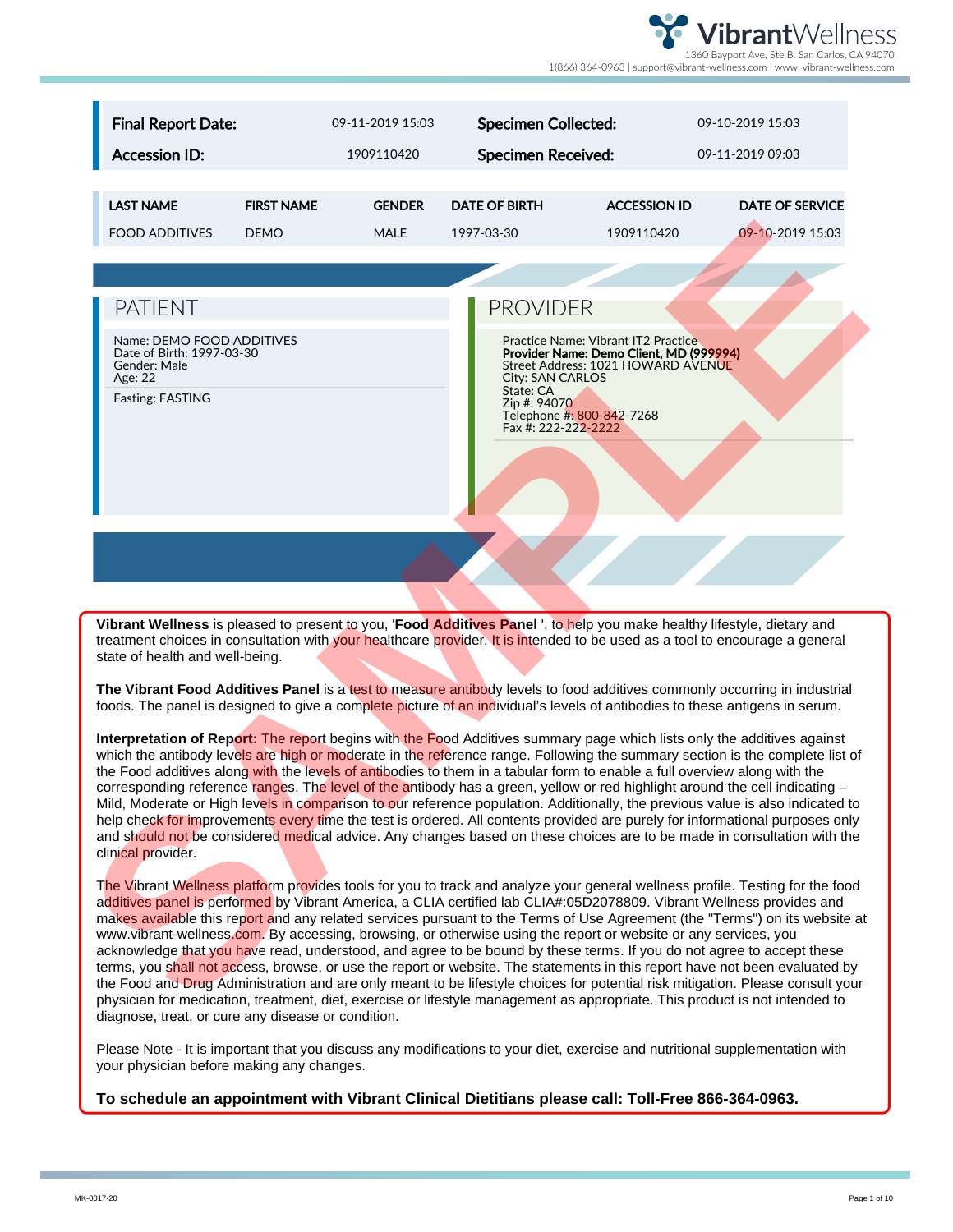

| <b>LAST NAME</b>      | <b>FIRST NAME</b> | <b>GENDER</b> | <b>DATE OF BIRTH</b> | <b>ACCESSION ID</b> | DATE OF SERVICE  |
|-----------------------|-------------------|---------------|----------------------|---------------------|------------------|
| <b>FOOD ADDITIVES</b> | DEMO.             | MALE          | 1997-03-30           | 1909110420          | 09-10-2019 15:03 |

# FOOD ADDITIVIES SUMMARY

## FOOD ADDITIVES HIGH

| Test name           | <u>In</u><br><b>Control</b> | Moderate | <b>High</b> | /In<br><b>Control</b><br>Range | Moderate<br>Range | <b>High</b><br>Range | <b>Previous</b> |
|---------------------|-----------------------------|----------|-------------|--------------------------------|-------------------|----------------------|-----------------|
| Polysorbate 80 IgA  |                             |          | 25.7        | $\leq 10.0$                    | $10.1 - 19.9$     | $\geq 20.0$          | 29.3            |
| Polysorbate 80 IgG  |                             |          | 23.1        | $≤10.0$                        | $10.1 - 19.9$     | $\geq$ 20.0          | 30.0            |
| Sodium Benzoate IgG |                             |          | 28.5        | $≤10.0$                        | $10.1 - 19.9$     | $\geq 20.0$          | 25.5            |

### **D**I Comments

### Polysorbate 80

#### Sodium Benzoate

# FOOD ADDITIVES MODERATE

| FOOD ADDITIVIES SUMMARY                                                                                                                                                                                                                                                                                                                                                                                                                                                                                                                                                                                                                                                                                                                                        |                      |                 |             |                               |                                 |                             |                 |  |  |  |
|----------------------------------------------------------------------------------------------------------------------------------------------------------------------------------------------------------------------------------------------------------------------------------------------------------------------------------------------------------------------------------------------------------------------------------------------------------------------------------------------------------------------------------------------------------------------------------------------------------------------------------------------------------------------------------------------------------------------------------------------------------------|----------------------|-----------------|-------------|-------------------------------|---------------------------------|-----------------------------|-----------------|--|--|--|
| <b>FOOD ADDITIVES HIGH.</b>                                                                                                                                                                                                                                                                                                                                                                                                                                                                                                                                                                                                                                                                                                                                    |                      |                 |             |                               |                                 |                             |                 |  |  |  |
| <b>Test name</b>                                                                                                                                                                                                                                                                                                                                                                                                                                                                                                                                                                                                                                                                                                                                               | <u>In</u><br>Control | <b>Moderate</b> | <b>High</b> | In<br>Control<br>Range        | <b>Moderate</b><br>Range        | <b>High</b><br>Range        | <b>Previous</b> |  |  |  |
| Polysorbate 80 IgA                                                                                                                                                                                                                                                                                                                                                                                                                                                                                                                                                                                                                                                                                                                                             |                      |                 | 25.7        | $\leq 10.0$                   | $10.1 - 19.9$                   | ≥20.0                       | 29.3            |  |  |  |
| Polysorbate 80 IgG                                                                                                                                                                                                                                                                                                                                                                                                                                                                                                                                                                                                                                                                                                                                             |                      |                 | 23.1        | $\leq 10.0$                   | $10.1 - 19.9$                   | $\geq 20.0$                 | 30.0            |  |  |  |
| Sodium Benzoate IgG                                                                                                                                                                                                                                                                                                                                                                                                                                                                                                                                                                                                                                                                                                                                            |                      |                 | 28.5        | $≤10.0$                       | $10.1 - 19.9$                   | $\geq 20.0$                 | 25.5            |  |  |  |
| <b>Polysorbate 80</b><br>Polysorbate 80 is a viscous, water-soluble yellow liquid, which is formulated by the reaction of sorbian fatty acid ester with<br>ethylene oxide. It is used as an emulsifier and solubilizer in many foods such as bread, cake mix, salad dressing, and chocolate. It<br>is also used as a surfactant in soaps and cosmetics, and lubricant in eye drops.<br><b>Sodium Benzoate</b><br>Sodium benzoate is the sodium salt of benzoic acid. It is used as a preservative in foods and beverages to prevent spoilage. It is<br>used in acidic products such as sauerkraut, jellies, jams, hot sauce, and soda. It is also naturally present in cranberries, cinnamon,<br>prunes, apples, and cloves.<br><b>FOOD ADDITIVES MODERATE</b> |                      |                 |             |                               |                                 |                             |                 |  |  |  |
| <b>Test name</b>                                                                                                                                                                                                                                                                                                                                                                                                                                                                                                                                                                                                                                                                                                                                               | In<br>Control        | <b>Moderate</b> | <b>High</b> | In<br>Control<br><b>Range</b> | <b>Moderate</b><br><b>Range</b> | <b>High</b><br><b>Range</b> | <b>Previous</b> |  |  |  |
| Lecithin (Soy) IgG                                                                                                                                                                                                                                                                                                                                                                                                                                                                                                                                                                                                                                                                                                                                             |                      | 11.1            |             | ≤10.0                         | $10.1 - 19.9$                   | $\geq 20.0$                 | 19.8            |  |  |  |
| Ammonium Chloride IgG                                                                                                                                                                                                                                                                                                                                                                                                                                                                                                                                                                                                                                                                                                                                          |                      | 14.7            |             | ≤10.0                         | $10.1 - 19.9$                   | ≥20.0                       | 24.2            |  |  |  |
| Green #3 (Fast Green) IgG                                                                                                                                                                                                                                                                                                                                                                                                                                                                                                                                                                                                                                                                                                                                      |                      | 15.5            |             | ≤10.0                         | $10.1 - 19.9$                   | ≥20.0                       | 11.8            |  |  |  |
| Bisphenol A (BPA) IgG                                                                                                                                                                                                                                                                                                                                                                                                                                                                                                                                                                                                                                                                                                                                          |                      | 16.8            |             | $\leq 10.0$                   | $10.1 - 19.9$                   | >20.0                       | 18.3            |  |  |  |
|                                                                                                                                                                                                                                                                                                                                                                                                                                                                                                                                                                                                                                                                                                                                                                |                      |                 |             |                               |                                 |                             |                 |  |  |  |

### **D** Comments

### Lecithin (Soy)

Soy Lecithin is a lecithin supplement derived from soybean. It is used as an emulsifier and surfactant in many foods. It is found in dietary supplements, dairy products, infant formulas, breads, margarine, and other convenience foods.

### Ammonium Chloride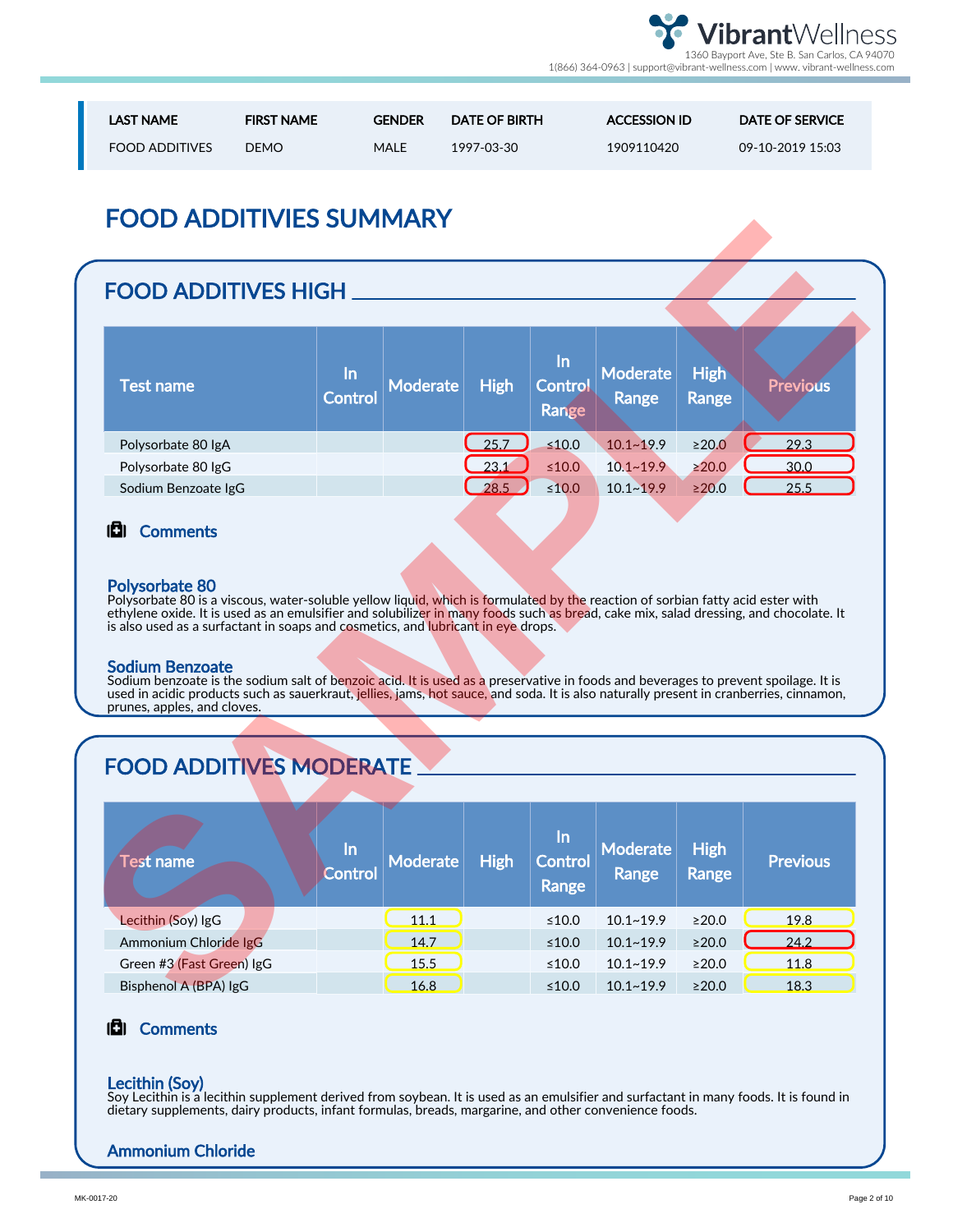

| <b>LAST NAME</b>      | <b>FIRST NAME</b> | <b>GENDER</b> | <b>DATE OF BIRTH</b> | <b>ACCESSION ID</b> | DATE OF SERVICE  |
|-----------------------|-------------------|---------------|----------------------|---------------------|------------------|
| <b>FOOD ADDITIVES</b> | <b>DEMO</b>       | <b>MALE</b>   | 1997-03-30           | 1909110420          | 09-10-2019 15:03 |

Ammonium chloride is a white crystalline salt that is mainly used as flavoring agent in some types of liquorice. It is used as a yeast nutrient in breadmaking and as an acidifier. It is also found in candies, baked goods, condiments, margarine, and dried foods.

#### Green #3 (Fast Green)

Fast Green is a turquoise food dye which is also used in the drug and cosmetics industries. It may be f<mark>ound i</mark>n jellies, <mark>de</mark>sserts, candy, fish, tinned peas and other vegetables, baked goods, ice cream, and cereals.

#### Bisphenol A (BPA)

Bisphenol A is a colorless solid organic compound, which is found in polycarbonate and epoxy resins. It is used in plastics such as water bottles, food containers, and cans that store foods and beverages. In cans, BPA-based liners form a barrier between the food and the can surface that prevents corrosion of the can and migration of the metal into the food. Exposure to BPA can have health effects on the brain and prostate gland in developing fetuses and infants. It can also affect children's <mark>behavior. Additi</mark>onal research suggests a possible link between BPA and increased blood pressure. To the proof. For the Channel of the width is should be the transformed by the state of the state is the first of the theoretical control in the state of the state of the state of the state of the state of the state of the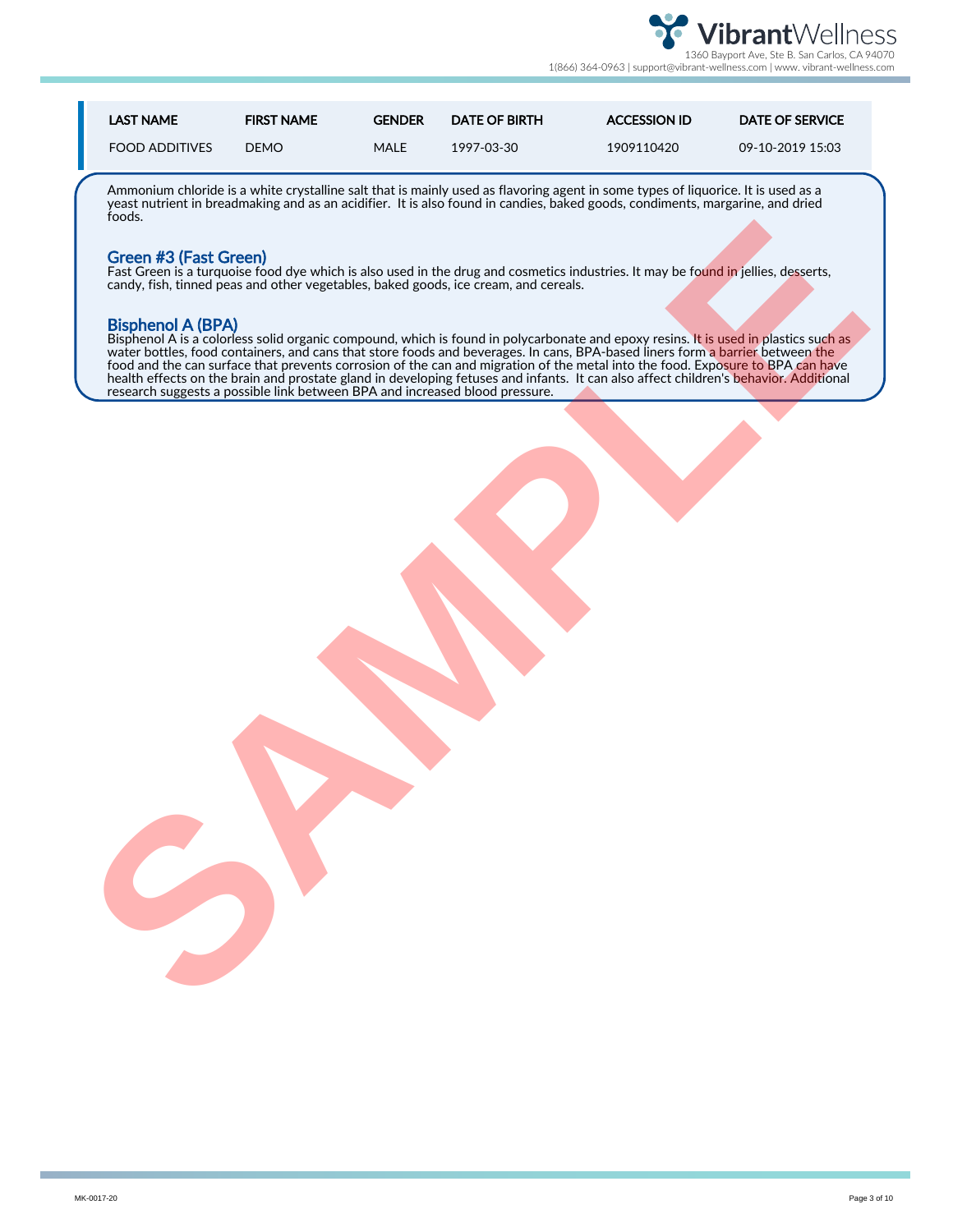

| <b>LAST NAME</b>      | <b>FIRST NAME</b> | <b>GENDER</b> | <b>DATE OF BIRTH</b> | <b>ACCESSION ID</b> | DATE OF SERVICE  |
|-----------------------|-------------------|---------------|----------------------|---------------------|------------------|
| <b>FOOD ADDITIVES</b> | DEMO              | MALE          | 1997-03-30           | 1909110420          | 09-10-2019 15:03 |

# FOOD ADDITIVIES COMPLETE

| <b>Elements</b>                    |                      |                 |             |                         |                   |                      |                          |
|------------------------------------|----------------------|-----------------|-------------|-------------------------|-------------------|----------------------|--------------------------|
| <b>Test name</b>                   | In<br><b>Control</b> | <b>Moderate</b> | <b>High</b> | In<br>Control<br>Range  | Moderate<br>Range | <b>High</b><br>Range | Previous<br>(08/11/2019) |
| Fluoride IgA                       | 9.2                  |                 |             | $≤10.0$                 | $10.1 - 19.9$     | $\geq$ 20.0          | 8.2                      |
| Fluoride IgG                       | 4.5                  |                 |             | $≤10.0$                 | $10.1 - 19.9$     | $\geq$ 20.0          | 4.2                      |
| Nickel Sulfate IgA                 | 9.4                  |                 |             | $≤10.0$                 | $10.1 - 19.9$     | $\geq 20.0$          | 5.8                      |
| Nickel Sulfate IgG                 | 2.8                  |                 |             | $≤10.0$                 | $10.1 - 19.9$     | $\geq$ 20.0          | 7.5                      |
|                                    | 1.6                  |                 |             | $\leq 10.0$             | $10.1 - 19.9$     | $\geq$ 20.0          | 3.1                      |
| Titanium dioxide IgA               |                      |                 |             |                         |                   |                      |                          |
| Titanium dioxide IgG               | 5.5                  |                 |             | $≤10.0$                 | $10.1 - 19.9$     | ≥20.0                | 3.5                      |
|                                    | Iñ.                  |                 |             | In                      | <b>Moderate</b>   | <b>High</b>          | <b>Previous</b>          |
| <b>Test name</b>                   | <b>Control</b>       | <b>Moderate</b> | <b>High</b> | <b>Control</b><br>Range | <b>Range</b>      | Range                |                          |
| Lecithin (Egg yolk) IgA            | 0.9                  |                 |             | $\leq 10.0$             | $10.1 - 19.9$     | ≥20.0                | 9.8                      |
| Lecithin (Egg yolk) IgG            | 8.4                  |                 |             | ≤10.0                   | $10.1 - 19.9$     | ≥20.0                | 7.2                      |
| Lecithin (Soy) IgA                 | 7.2                  |                 |             | $≤10.0$                 | $10.1 - 19.9$     | $\geq$ 20.0          | 7.0                      |
| Lecithin (Soy) IgG                 |                      | 11.1            |             | $\leq 10.0$             | $10.1 - 19.9$     | ≥20.0                | (08/11/2019)<br>19.8     |
| Polysorbate 80 IgA                 |                      |                 | 25.7        | $\leq 10.0$             | $10.1 - 19.9$     | $\geq$ 20.0          | 29.3                     |
| Polysorbate 80 IgG                 |                      |                 | 23.1        | $≤10.0$                 | $10.1 - 19.9$     | ≥20.0                | 30.0                     |
| <b>Emulsifiers and Surfactants</b> |                      |                 |             |                         |                   |                      |                          |

# Emulsifiers and Surfactants

| <b>Test name</b>        | $\ln$<br><b>Control</b> | <b>Moderate</b> | <b>High</b> | $\ln$<br><b>Control</b><br>Range | <b>Moderate</b><br><b>Range</b> | <b>High</b><br><b>Range</b> | <b>Previous</b><br>(08/11/2019) |
|-------------------------|-------------------------|-----------------|-------------|----------------------------------|---------------------------------|-----------------------------|---------------------------------|
| Lecithin (Egg yolk) IgA | 0.9                     |                 |             | $\leq 10.0$                      | $10.1 - 19.9$                   | >20.0                       | 9.8                             |
| Lecithin (Egg yolk) IgG | 8.4                     |                 |             | ≤10.0                            | $10.1 - 19.9$                   | >20.0                       | 7.2                             |
| Lecithin (Soy) IgA      | 7.2                     |                 |             | ≤10.0                            | $10.1 - 19.9$                   | >20.0                       | 7.0                             |
| Lecithin (Soy) IgG      |                         | 11.1            |             | ≤10.0                            | $10.1 - 19.9$                   | >20.0                       | 19.8                            |
| Polysorbate 80 IgA      |                         |                 | 25.7        | $≤10.0$                          | $10.1 - 19.9$                   | >20.0                       | 29.3                            |
| Polysorbate 80 IgG      |                         |                 | 23.1        | ≤10.0                            | $10.1 - 19.9$                   | $\geq 20.0$                 | 30.0                            |

# Fibrous Additives

| Test name              | /ln/<br><b>Control</b> | Moderate | <b>High</b> | /In<br><b>Control</b><br>Range | Moderate<br>Range | <b>High</b><br>Range | <b>Previous</b><br>(08/11/2019) |  |
|------------------------|------------------------|----------|-------------|--------------------------------|-------------------|----------------------|---------------------------------|--|
| Ispaghula/Psyllium IgA | 6.3                    |          |             | ≤10.0                          | $10.1 - 19.9$     | $\geq 20.0$          | 3.2                             |  |
| Ispaghula/Psyllium IgG | 8.6                    |          |             | ≤10.0                          | $10.1 - 19.9$     | $\geq 20.0$          | 4.9                             |  |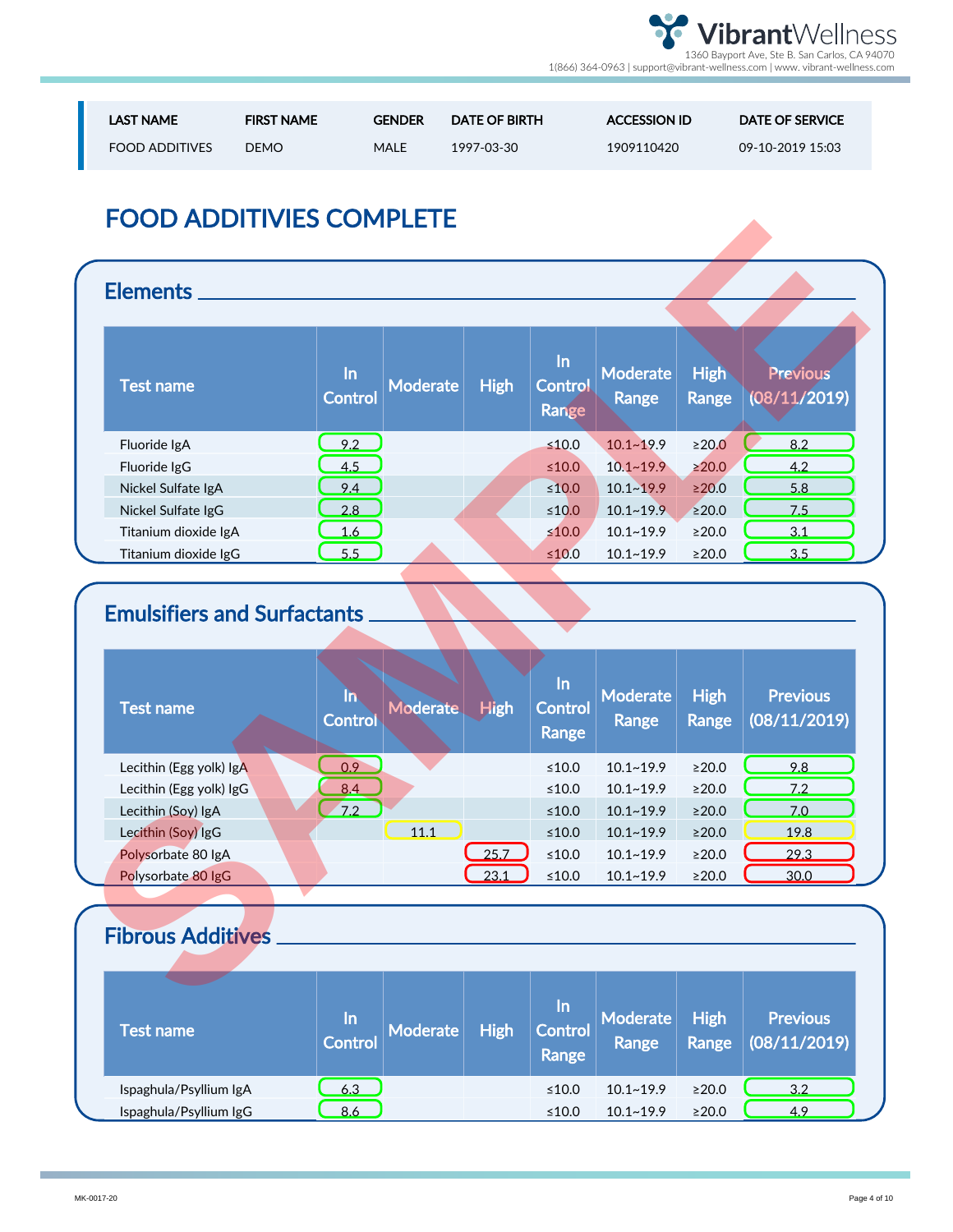| <b>LAST NAME</b><br><b>FOOD ADDITIVES</b>           | <b>FIRST NAME</b><br><b>DEMO</b>           | <b>GENDER</b><br>MALE | <b>DATE OF BIRTH</b><br>1997-03-30 |                               | <b>ACCESSION ID</b><br>1909110420 |                      | <b>DATE OF SERVICE</b><br>09-10-2019 15:03 |
|-----------------------------------------------------|--------------------------------------------|-----------------------|------------------------------------|-------------------------------|-----------------------------------|----------------------|--------------------------------------------|
| <b>Flavor Enhancers _</b>                           |                                            |                       |                                    |                               |                                   |                      |                                            |
| <b>Test name</b>                                    | In<br>Control                              | <b>Moderate</b>       | <b>High</b>                        | In<br><b>Control</b><br>Range | Moderate<br>Range                 | <b>High</b><br>Range | Previous<br>(08/11/2019)                   |
| Ammonium Chloride IgA                               | $\begin{array}{c} \boxed{3.6} \end{array}$ |                       |                                    | $\leq 10.0$                   | $10.1 - 19.9$                     | $\geq$ 20.0          | 7,8                                        |
| Ammonium Chloride IgG<br>Monosodium Glutamate (MSG) |                                            | 14.7                  |                                    | $\leq 10.0$                   | $10.1 - 19.9$                     | $\geq$ 20.0          | 24.2                                       |
| <b>IgA</b>                                          | 4.5                                        |                       |                                    | $\leq 10.0$                   | $10.1 - 19.9$                     | $\geq$ 20.0          | 1.8                                        |
| Monosodium Glutamate (MSG)<br><b>IgG</b>            | $1.5\,$                                    |                       |                                    | $≤10.0$                       | $10.1 - 19.9$                     | $\geq 20.0$          | 5.1                                        |
| Sodium Citrate IgA                                  | 9.2                                        |                       |                                    | $\leq 10.0$                   | $10.1 - 19.9$                     | $\geq$ 20.0          | 4.1                                        |
| Sodium Citrate IgG                                  | 3.3                                        |                       |                                    | $≤10.0$                       | $10.1 - 19.9$                     | $\geq 20.0$          | 7.6                                        |
|                                                     |                                            |                       |                                    |                               |                                   |                      |                                            |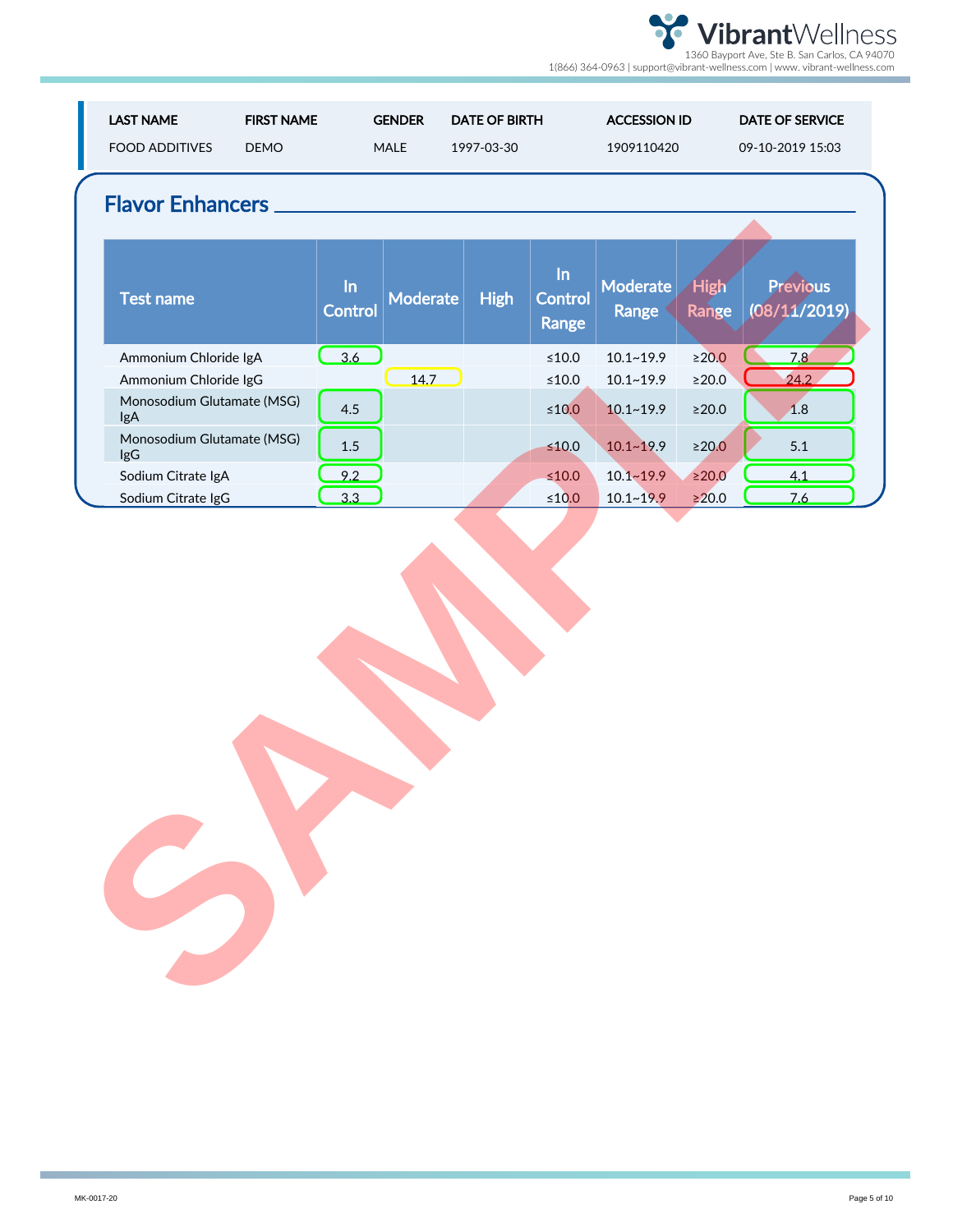| <b>LAST NAME</b><br><b>FOOD ADDITIVES</b> | <b>FIRST NAME</b><br><b>DEMO</b> | <b>GENDER</b><br><b>MALE</b> | <b>DATE OF BIRTH</b><br>1997-03-30 |                        | <b>ACCESSION ID</b><br>1909110420 |                      | <b>DATE OF SERVICE</b><br>09-10-2019 15:03 |
|-------------------------------------------|----------------------------------|------------------------------|------------------------------------|------------------------|-----------------------------------|----------------------|--------------------------------------------|
| <b>Food Dyes and Pigments.</b>            |                                  |                              |                                    |                        |                                   |                      |                                            |
| <b>Test name</b>                          | $\ln$<br><b>Control</b>          | <b>Moderate</b>              | <b>High</b>                        | In<br>Control<br>Range | <b>Moderate</b><br>Range          | <b>High</b><br>Range | <b>Previous</b><br>(08/11/2019)            |
| Acid Blue #3 (Patent Blue V) IgA          | 3.5                              |                              |                                    | $≤10.0$                | $10.1 - 19.9$                     | $\geq$ 20.0          | 4.2                                        |
| Acid Blue #3 (Patent Blue V) IgG          | 1.5                              |                              |                                    | $≤10.0$                | $10.1 - 19.9$                     | $\geq$ 20.0          | 4.2                                        |
| Acid Red #14 (Carmoisine) IgA             | 8.7                              |                              |                                    | $\leq 10.0$            | $10.1 - 19.9$                     | $\geq$ 20.0          | 9.4                                        |
| Acid Red #14 (Carmoisine) IgG             | 7.4                              |                              |                                    | $\leq 10.0$            | $10.1 - 19.9$                     | $\geq$ 20.0          | 6.8                                        |
| Annatto IgA                               | 7.2                              |                              |                                    | $≤10.0$                | $10.1 - 19.9$                     | $\geq$ 20.0          | 9.7                                        |
| Annatto IgG                               | 3.3                              |                              |                                    | $\leq 10.0$            | $10.1 - 19.9$                     | $\geq 20.0$          | 5.9                                        |
| Beta-Carotene IgA                         | 4.0                              |                              |                                    | $≤10.0$                | $10.1 - 19.9$                     | ≥20.0                | 1.6                                        |
| Beta-Carotene IgG                         | 9.3                              |                              |                                    | $≤10.0$                | $10.1 - 19.9$                     | $\geq$ 20.0          | 6.3                                        |
| Blue #1 (Brilliant Blue) IgA              | 8.8                              |                              |                                    | $\leq 10.0$            | $10.1 - 19.9$                     | ≥20.0                | 4.8                                        |
| Blue #1 (Brilliant Blue) IgG              | 4.6                              |                              |                                    | $\leq 10.0$            | $10.1 - 19.9$                     | $\geq$ 20.0          | 2.1                                        |
| Blue #2 (Indigo Carmine) IgA              | 1.6                              |                              |                                    | $≤10.0$                | $10.1 - 19.9$                     | $\geq$ 20.0          | 6.7                                        |
| Blue #2 (Indigo Carmine) IgG              | 7.9                              |                              |                                    | $\leq 10.0$            | $10.1 - 19.9$                     | $\geq$ 20.0          | 4.9                                        |
| <b>Brilliant Black IgA</b>                | 5.4                              |                              |                                    | $\leq 10.0$            | $10.1 - 19.9$                     | $\geq$ 20.0          | 6.6                                        |
| <b>Brilliant Black IgG</b>                | 3.3                              |                              |                                    | $\leq 10.0$            | $10.1 - 19.9$                     | $\geq$ 20.0          | 6.7                                        |
| Cochineal Extract IgA                     | 1.8                              |                              |                                    | $≤10.0$                | $10.1 - 19.9$                     | $\geq$ 20.0          | 3.3                                        |
| <b>Cochineal Extract IgG</b>              | 4.9                              |                              |                                    | $≤10.0$                | $10.1 - 19.9$                     | $\geq$ 20.0          | 1.4                                        |
| Green #3 (Fast Green) IgA                 | 6.4                              |                              |                                    | $≤10.0$                | $10.1 - 19.9$                     | $\geq$ 20.0          | 0.8                                        |
| Green #3 (Fast Green) IgG                 |                                  | 15.5                         |                                    | $≤10.0$                | $10.1 - 19.9$                     | >20.0                | 11.8                                       |
| Red #2 (Amaranth Red) IgA                 | 5.3                              |                              |                                    | $≤10.0$                | $10.1 - 19.9$                     | $\geq$ 20.0          | 5.2                                        |
| Red #2 (Amaranth Red) IgG                 | 7.5                              |                              |                                    | $≤10.0$                | $10.1 - 19.9$                     | $\geq 20.0$          | 2.4                                        |
| Red #3 (Erythrosine) IgA                  | <u>7.8 </u>                      |                              |                                    | ≤10.0                  | 10.1~19.9                         | ≥20.0                | <u>4.0</u>                                 |
| Red #3 (Erythrosine) IgG                  | 4.2                              |                              |                                    | $≤10.0$                | $10.1 - 19.9$                     | $\geq$ 20.0          | 3.4                                        |
| Red #4 (Carmine) IgA                      | 7.7                              |                              |                                    | $\leq 10.0$            | $10.1 - 19.9$                     | $\geq$ 20.0          | 3.8                                        |
| Red #4 (Carmine) IgG                      | 2.1                              |                              |                                    | $\leq 10.0$            | $10.1 - 19.9$                     | $\geq$ 20.0          | 5.8                                        |
| Red #40 (Allura Red) IgA                  | 9.4                              |                              |                                    | $\leq 10.0$            | $10.1 - 19.9$                     | $\geq$ 20.0          | 3.9                                        |
| Red #40 (Allura Red) IgG                  | 5.0                              |                              |                                    | $≤10.0$                | $10.1 - 19.9$                     | $\geq$ 20.0          | 6.9                                        |
| Yellow #5 (Tartrazine) IgA                | 6.7                              |                              |                                    | $\leq 10.0$            | $10.1 - 19.9$                     | $\geq$ 20.0          | 5.0                                        |
| Yellow #5 (Tartrazine) IgG                | 8.9                              |                              |                                    | $\leq 10.0$            | $10.1 - 19.9$                     | $\geq$ 20.0          | 2.6                                        |
| Yellow #6 (Sunset Yellow) IgA             | 1.9                              |                              |                                    | $\leq 10.0$            | $10.1 - 19.9$                     | $\geq$ 20.0          | 7.2                                        |
| Yellow #6 (Sunset Yellow) IgG             | 3.4                              |                              |                                    | $\leq 10.0$            | $10.1 - 19.9$                     | $\geq$ 20.0          | 3.6                                        |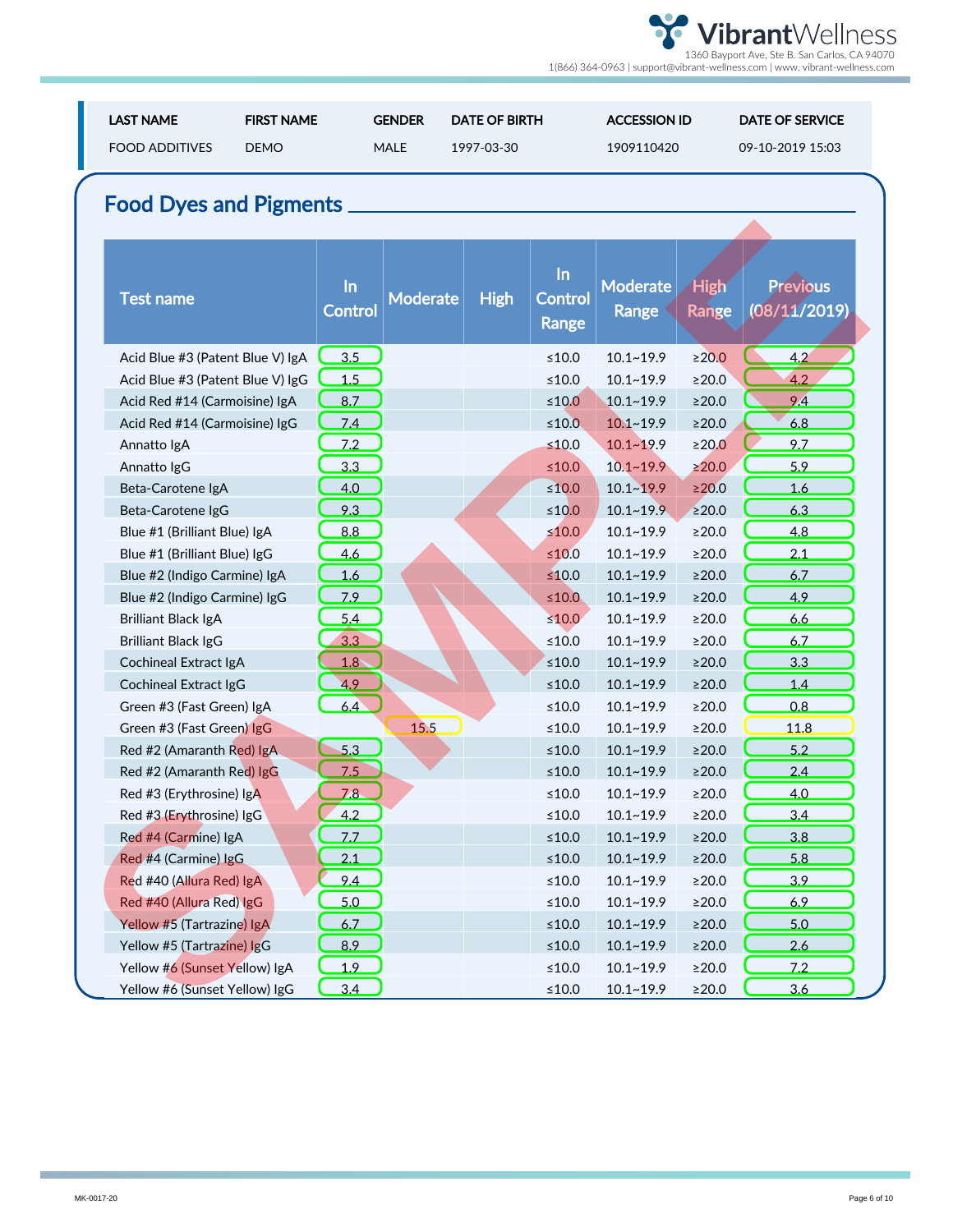| <b>LAST NAME</b><br><b>FOOD ADDITIVES</b> | <b>FIRST NAME</b><br><b>DEMO</b> | <b>GENDER</b><br><b>MALE</b> | <b>DATE OF BIRTH</b><br>1997-03-30 |                               | <b>ACCESSION ID</b><br>1909110420 |                             | <b>DATE OF SERVICE</b><br>09-10-2019 15:03 |
|-------------------------------------------|----------------------------------|------------------------------|------------------------------------|-------------------------------|-----------------------------------|-----------------------------|--------------------------------------------|
| <b>Gums and Thickening Agents</b>         |                                  |                              |                                    |                               |                                   |                             |                                            |
| <b>Test name</b>                          | In<br><b>Control</b>             | <b>Moderate</b>              | <b>High</b>                        | $\ln$<br>Control<br>Range     | Moderate<br><b>Range</b>          | <b>High</b><br>Range        | <b>Previous</b><br>(08/11/2019)            |
| Arabic Gum IgA                            | 5.8                              |                              |                                    | $≤10.0$                       | $10.1 - 19.9$                     | $\geq 20.0$                 | 3.9                                        |
| Arabic Gum IgG                            | 2.8                              |                              |                                    | $≤10.0$                       | $10.1 - 19.9$                     | $\geq$ 20.0                 | 8.7                                        |
| Beta-Glucan IgA                           | 2.1                              |                              |                                    | $\leq 10.0$                   | $10.1 - 19.9$                     | $\geq$ 20.0                 | 8.8                                        |
| Beta-Glucan IgG                           | 2.2                              |                              |                                    | $\leq 10.0$                   | $10.1 - 19.9$                     | $\geq$ 20.0                 | 7.7                                        |
| Carrageenan IgA                           | 1.6                              |                              |                                    | $≤10.0$                       | $10.1 - 19.9$                     | $\geq$ 20.0                 | 0.9                                        |
| Carrageenan IgG                           | 7.3                              |                              |                                    | $\leq 10.0$                   | $10.1 - 19.9$                     | $\geq 20.0$                 | 8.8                                        |
| Cottonseed IgA                            | 7.2                              |                              |                                    | $≤10.0$                       | $10.1 - 19.9$                     | $\geq$ 20.0                 | 1.1                                        |
| Cottonseed IgG                            | 3.4                              |                              |                                    | ≤10.0                         | $10.1 - 19.9$                     | $\geq$ 20.0                 | 8.5                                        |
| Guar Gum IgA                              | 8.9                              |                              |                                    | $\leq 10.0$                   | $10.1 - 19.9$                     | $\geq$ 20.0                 | 3.5                                        |
| Guar Gum IgG                              | 1.1                              |                              |                                    | $\leq 10.0$                   | $10.1 - 19.9$                     | $\geq$ 20.0                 | 4.9                                        |
| Gum Tragacanth IgA                        | 4.9                              |                              |                                    | $≤10.0$                       | $10.1 - 19.9$                     | $\geq$ 20.0                 | 5.3                                        |
| Gum Tragacanth IgG                        | 4.2                              |                              |                                    | $\leq 10.0$                   | $10.1 - 19.9$                     | $\geq$ 20.0                 | 6.6                                        |
| Locust Bean Gum IgA                       | 1.3                              |                              |                                    | $\leq 10.0$                   | $10.1 - 19.9$                     | $\geq$ 20.0                 | 5.4                                        |
| Locust Bean Gum IgG                       | 4.1                              |                              |                                    | $\leq 10.0$                   | $10.1 - 19.9$                     | $\geq$ 20.0                 | 5.2                                        |
| Mastic Gum IgA                            | 9.8                              |                              |                                    | $\leq 10.0$                   | $10.1 - 19.9$                     | $\geq$ 20.0                 | 3.3                                        |
| Mastic Gum IgG                            | 5.1                              |                              |                                    | $\leq 10.0$                   | $10.1 - 19.9$                     | $\geq$ 20.0                 | 3.4                                        |
| Xanthan Gum IgA                           | 6.5                              |                              |                                    | $\leq 10.0$                   | $10.1 - 19.9$                     | $\geq$ 20.0                 | 7.6                                        |
| Xanthan Gum IgG                           | 2.0                              |                              |                                    | $≤10.0$                       | $10.1 - 19.9$                     | ≥20.0                       | 0.8                                        |
| Other                                     |                                  |                              |                                    |                               |                                   |                             |                                            |
|                                           |                                  |                              |                                    |                               |                                   |                             |                                            |
| <b>Test name</b>                          | In<br>Control                    | <b>Moderate</b>              | <b>High</b>                        | In<br><b>Control</b><br>Range | <b>Moderate</b><br>Range          | <b>High</b><br><b>Range</b> | <b>Previous</b><br>(08/11/2019)            |
| Bisphenol A (BPA) IgA                     | 7.4                              |                              |                                    | $\leq 10.0$                   | $10.1 - 19.9$                     | $\geq$ 20.0                 | 16.0                                       |
| Bisphenol A (BPA) IgG                     |                                  | 16.8                         |                                    | $\leq 10.0$                   | $10.1 - 19.9$                     | $\geq$ 20.0                 | 18.3                                       |
| Latex IgA                                 | 6.8                              |                              |                                    | $\leq 10.0$                   | $10.1 - 19.9$                     | $\geq$ 20.0                 | 8.8                                        |
| 1.48112C                                  | $\epsilon$ o                     |                              |                                    | $-100$                        | 101100                            | 3000                        | 20                                         |

| <b>Test name</b>      | <u>In</u><br>Control | <b>Moderate</b> | <b>High</b> | <u>In</u><br><b>Control</b><br>Range | Moderate<br>Range | <b>High</b><br>Range | <b>Previous</b><br>(08/11/2019) |  |
|-----------------------|----------------------|-----------------|-------------|--------------------------------------|-------------------|----------------------|---------------------------------|--|
| Bisphenol A (BPA) IgA | 74                   |                 |             | ≤10.0                                | $10.1 - 19.9$     | >20.0                | 16.0                            |  |
| Bisphenol A (BPA) IgG |                      | 16.8            |             | ≤10.0                                | $10.1 - 19.9$     | >20.0                | 18.3                            |  |
| Latex IgA             | 6.8                  |                 |             | ≤10.0                                | $10.1 - 19.9$     | $\geq 20.0$          | 8.8                             |  |
| Latex IgG             | 6.8                  |                 |             | ≤10.0                                | $10.1 - 19.9$     | $\geq 20.0$          | 2.9                             |  |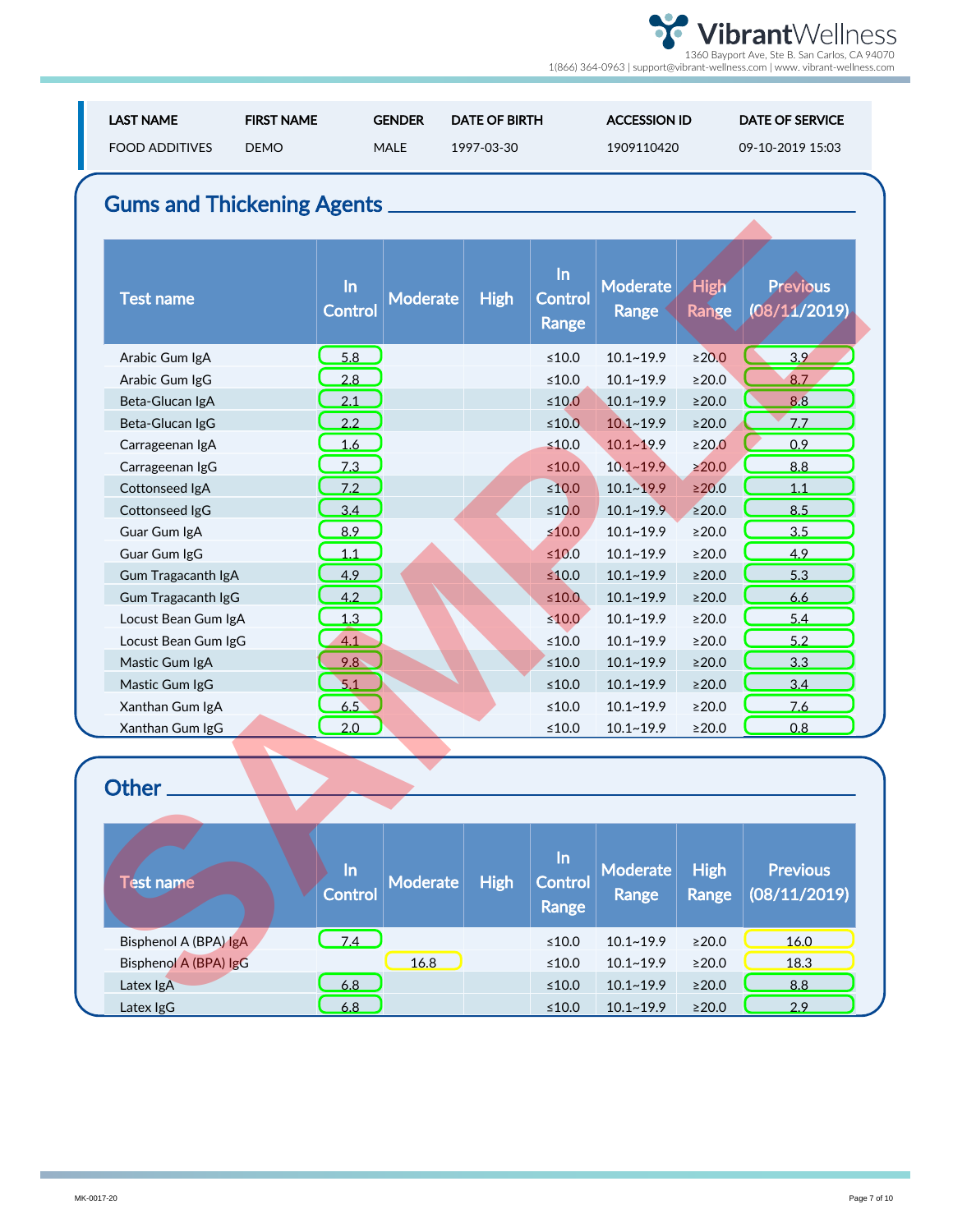| <b>LAST NAME</b><br><b>FOOD ADDITIVES</b>    | <b>FIRST NAME</b><br><b>DEMO</b> | <b>GENDER</b><br><b>MALE</b> | <b>DATE OF BIRTH</b><br>1997-03-30 |                                  | <b>ACCESSION ID</b><br>1909110420 |                             | <b>DATE OF SERVICE</b><br>09-10-2019 15:03 |
|----------------------------------------------|----------------------------------|------------------------------|------------------------------------|----------------------------------|-----------------------------------|-----------------------------|--------------------------------------------|
| <b>Pesticides</b>                            |                                  |                              |                                    |                                  |                                   |                             |                                            |
| <b>Test name</b>                             | $\ln$<br>Control                 | <b>Moderate</b>              | <b>High</b>                        | $\ln$<br><b>Control</b><br>Range | <b>Moderate</b><br><b>Range</b>   | <b>High</b><br>Range        | Previous<br>(08/11/2019)                   |
| Deltamethrin IgA                             | 9.2                              |                              |                                    | $\leq 10.0$                      | $10.1 - 19.9$                     | ≥20.0                       | 2.6                                        |
| Deltamethrin IgG                             | 5.1                              |                              |                                    | $\leq 10.0$                      | $10.1 - 19.9$                     | ≥20.0                       | 6.2                                        |
| Glyphosate IgA                               | 8.5                              |                              |                                    | $≤10.0$                          | $10.1 - 19.9$                     | $\geq$ 20.0                 | 5.5                                        |
| Glyphosate IgG                               | 1.9                              |                              |                                    | $\leq 10.0$                      | $10.1 - 19.9$                     | $\geq$ 20.0                 | 2.6                                        |
|                                              |                                  |                              |                                    |                                  |                                   |                             |                                            |
|                                              |                                  |                              |                                    |                                  |                                   |                             |                                            |
| <b>Preservatives and Antioxidants</b>        |                                  |                              |                                    |                                  |                                   |                             |                                            |
|                                              |                                  |                              |                                    |                                  |                                   |                             |                                            |
| <b>Test name</b>                             | In<br>Control                    | Moderate                     | <b>High</b>                        | <u>1n</u><br>Control<br>Range    | <b>Moderate</b><br>Range          | <b>High</b><br><b>Range</b> | <b>Previous</b><br>(08/11/2019)            |
| Benzoic Acid IgA                             | 4.4                              |                              |                                    | $≤10.0$                          | $10.1 - 19.9$                     | $\geq$ 20.0                 | 9.8                                        |
| Benzoic Acid IgG                             | 8.6                              |                              |                                    | $≤10.0$                          | $10.1 - 19.9$                     | $\geq$ 20.0                 | 1.9                                        |
| Butylated Hydroxyanisole (BHA)<br><b>lgA</b> | 5.7                              |                              |                                    | $\leq 10.0$                      | $10.1 - 19.9$                     | $\geq$ 20.0                 | 1.5                                        |
| Butylated Hydroxyanisole (BHA)<br><b>lgG</b> | 7.0                              |                              |                                    | $\leq 10.0$                      | $10.1 - 19.9$                     | $\geq$ 20.0                 | 5.9                                        |
| <b>Butylated Hydroxytoluene (BHT)</b><br>lgA | 8.9                              |                              |                                    | $\leq 10.0$                      | $10.1 - 19.9$                     | $\geq$ 20.0                 | 1.8                                        |
| Butylated Hydroxytoluene (BHT)<br>lgG        | 6.1                              |                              |                                    | $\leq\!10.0$                     | $10.1 - 19.9$                     | $\geq$ 20.0                 | 9.8                                        |
|                                              |                                  |                              |                                    |                                  |                                   |                             |                                            |
| <b>Citric Acid IgA</b>                       | 8.1                              |                              |                                    | $\leq 10.0$                      | $10.1 - 19.9$                     | $\geq$ 20.0                 | 5.9                                        |
| Citric Acid IgG                              | 2.2                              |                              |                                    | $\leq 10.0$                      | $10.1 - 19.9$                     | $\geq$ 20.0                 | 2.4                                        |
| Formaldehyde IgA                             | 6.3                              |                              |                                    | $\leq 10.0$                      | $10.1 - 19.9$                     | $\geq$ 20.0                 | 4.0                                        |
| Formaldehyde IgG                             | 5.6                              |                              |                                    | $\leq 10.0$                      | $10.1 - 19.9$                     | $\geq$ 20.0                 | 4.3                                        |
| Sodium Benzoate IgA                          | 8.2                              |                              |                                    | $\leq 10.0$                      | $10.1 - 19.9$                     | $\geq$ 20.0                 | 1.4                                        |
| Sodium Benzoate IgG                          |                                  |                              | $\bigcup_{28.5}$                   | $\leq 10.0$                      | $10.1 - 19.9$                     | $\geq$ 20.0                 | 25.5                                       |
| Sodium Nitrate IgA                           | 7.0                              |                              |                                    | $\leq 10.0$                      | $10.1 - 19.9$                     | $\geq$ 20.0                 | 0.8                                        |
| Sodium Nitrate IgG                           | 8.1                              |                              |                                    | $\leq\!10.0$                     | $10.1 - 19.9$                     | $\geq$ 20.0                 | 3.4                                        |
| Sodium Sulfite IgA                           | 0.5                              |                              |                                    | $\leq 10.0$                      | $10.1 - 19.9$                     | $\geq$ 20.0                 | 7.1                                        |
| Sodium Sulfite IgG<br>Sorbic Acid IgA        | 3.6<br>5.3                       |                              |                                    | $\leq 10.0$<br>$\leq 10.0$       | $10.1 - 19.9$<br>$10.1 - 19.9$    | $\geq$ 20.0<br>$\geq$ 20.0  | 8.3<br>0.5                                 |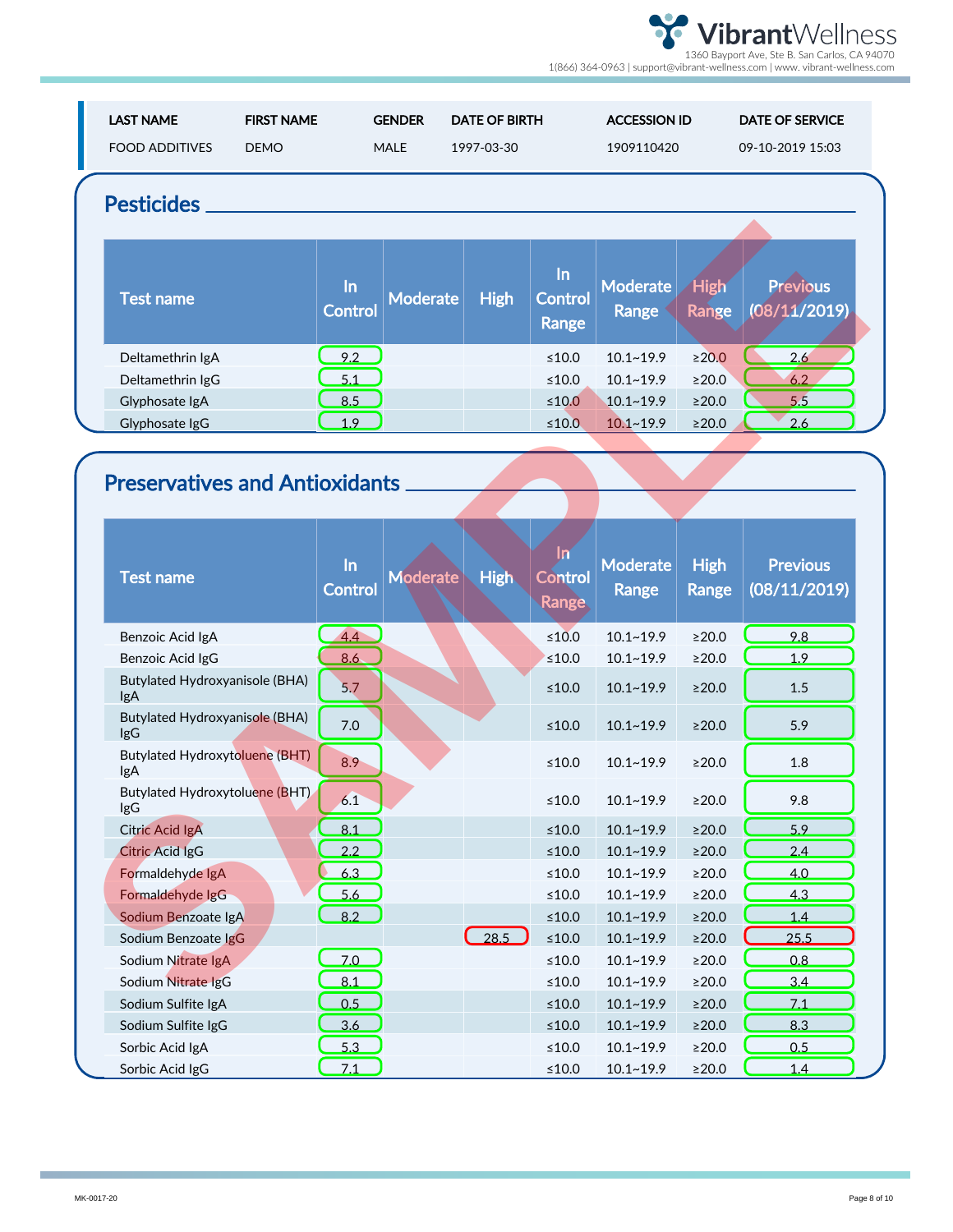| <b>LAST NAME</b><br><b>FOOD ADDITIVES</b><br>Sweeteners | <b>FIRST NAME</b><br><b>DEMO</b> | <b>GENDER</b><br><b>MALE</b> | <b>DATE OF BIRTH</b><br>1997-03-30 |                                  | <b>ACCESSION ID</b><br>1909110420 |                             | <b>DATE OF SERVICE</b><br>09-10-2019 15:03 |
|---------------------------------------------------------|----------------------------------|------------------------------|------------------------------------|----------------------------------|-----------------------------------|-----------------------------|--------------------------------------------|
| <b>Test name</b>                                        | $\ln$<br><b>Control</b>          | <b>Moderate</b>              | <b>High</b>                        | $\ln$<br><b>Control</b><br>Range | <b>Moderate</b><br>Range          | <b>High</b><br><b>Range</b> | <b>Previous</b><br>(08/11/2019)            |
| Acesulfame K IgA                                        | 0.6                              |                              |                                    | $\leq 10.0$                      | $10.1 - 19.9$                     | $\geq$ 20.0                 | 1,8                                        |
| Acesulfame K IgG                                        | 5.4                              |                              |                                    | $≤10.0$                          | $10.1 - 19.9$                     | $\geq$ 20.0                 | 3.3                                        |
| Aspartame IgA                                           | 9.2                              |                              |                                    | $\leq 10.0$                      | $10.1 - 19.9$                     | $\geq$ 20.0                 | 2.2                                        |
| Aspartame IgG                                           | 7.1                              |                              |                                    | $\leq 10.0$                      | $10.1 - 19.9$                     | $\geq$ 20.0                 | 0.8                                        |
| Erythritol IgA                                          | 0.9                              |                              |                                    | $≤10.0$                          | $10.1 - 19.9$                     | $\geq$ 20.0                 | 4.9                                        |
| Erythritol IgG                                          | 7.5                              |                              |                                    | $\leq 10.0$                      | $10.1 - 19.9$                     | $\geq 20.0$                 | 2.7                                        |
| Mannitol IgA                                            | 4.3                              |                              |                                    | $≤10.0$                          | $10.1 - 19.9$                     | $\geq$ 20.0                 | 2.2                                        |
| Mannitol IgG                                            | 2.1                              |                              |                                    | ≤ $10.0$                         | $10.1 - 19.9$                     | $\geq$ 20.0                 | 0.7                                        |
| Monk fruit IgA                                          | 2.0                              |                              |                                    | $\leq 10.0$                      | $10.1 - 19.9$                     | $\geq$ 20.0                 | 1.0                                        |
| Monk fruit IgG                                          | 9.2                              |                              |                                    | $\leq 10.0$                      | $10.1 - 19.9$                     | $\geq$ 20.0                 | 8.3                                        |
| Saccharin IgA                                           | 3.5                              |                              |                                    | $\leq 10.0$                      | $10.1 - 19.9$                     | $\geq$ 20.0                 | 6.6                                        |
| Saccharin IgG                                           | 7.7                              |                              |                                    | $\leq 10.0$                      | $10.1 - 19.9$                     | $\geq$ 20.0                 | 12.6                                       |
| Sorbitol IgA                                            | 5.6                              |                              |                                    | $\leq 10.0$                      | $10.1 - 19.9$                     | $\geq$ 20.0                 | 6.2                                        |
| Sorbitol IgG                                            | 2.3                              |                              |                                    | $\leq 10.0$                      | $10.1 - 19.9$                     | $\geq$ 20.0                 | 2.6                                        |
| Stevia IgA                                              | 8.4                              |                              |                                    | $\leq 10.0$                      | $10.1 - 19.9$                     | $\geq$ 20.0                 | 8.1                                        |
| Stevia IgG                                              | 5.3                              |                              |                                    | $\leq 10.0$                      | $10.1 - 19.9$                     | $\geq$ 20.0                 | 9.1                                        |
| Sucralose (Splenda) IgA                                 | 4.1                              |                              |                                    | $\leq 10.0$                      | $10.1 - 19.9$                     | $\geq$ 20.0                 | 8.2                                        |
| Sucralose (Splenda) IgG                                 | 3.2                              |                              |                                    | $\leq 10.0$                      | $10.1 - 19.9$                     | $\geq$ 20.0                 | 5.5                                        |
| Xylitol IgA                                             | 3.5                              |                              |                                    | $\leq 10.0$                      | $10.1 - 19.9$                     | $\geq$ 20.0                 | 2.3                                        |
| Xylitol IgG                                             | 9.4                              |                              |                                    | $\leq 10.0$                      | $10.1 - 19.9$                     | $\geq$ 20.0                 | 7.6                                        |